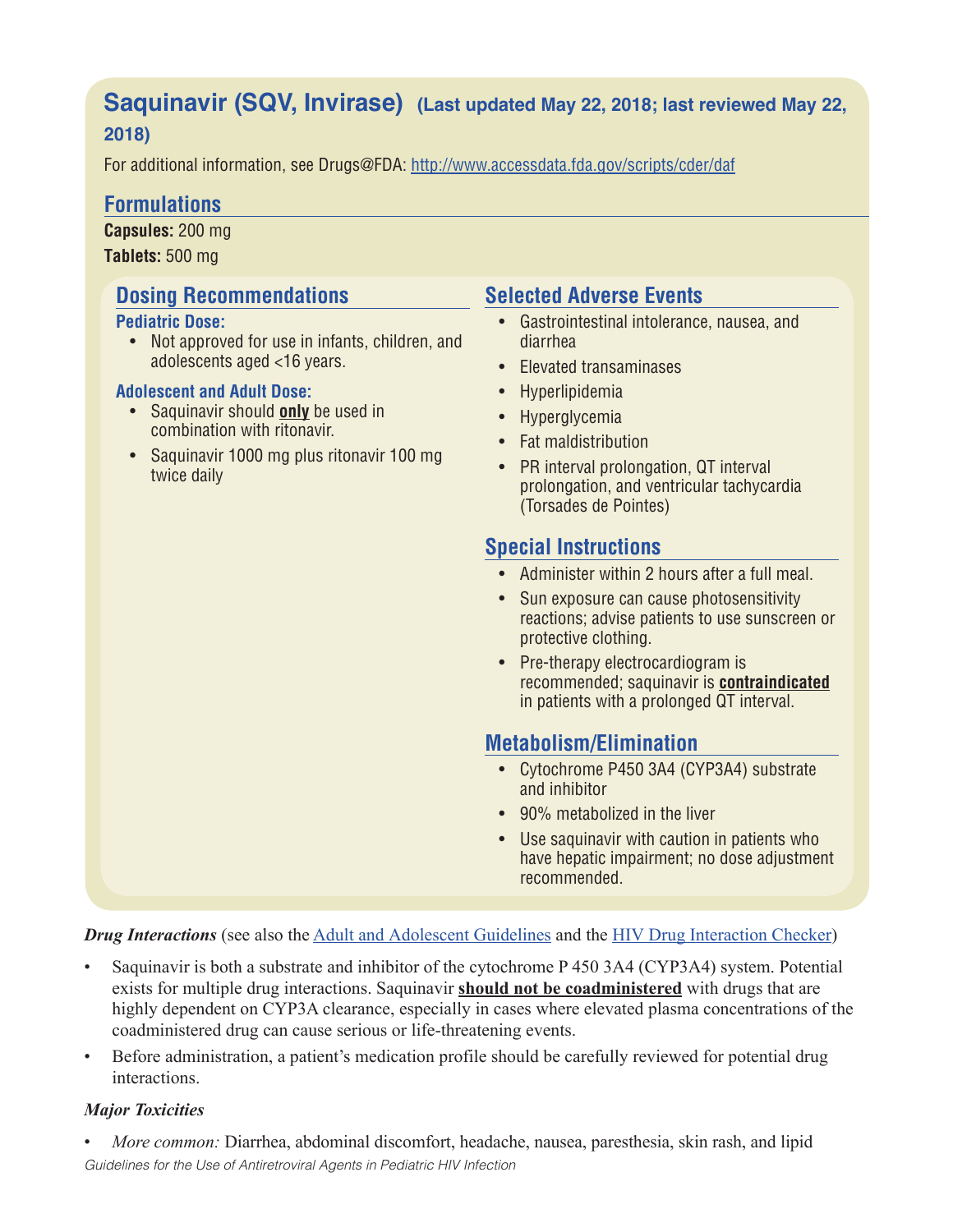abnormalities.

- *Less common (more severe):* Exacerbation of chronic liver disease, lipodystrophy.
- *Rare:* New-onset diabetes mellitus, hyperglycemia, ketoacidosis, exacerbation of pre-existing diabetes mellitus, spontaneous bleeding in patients with hemophilia, pancreatitis, and elevation in serum transaminases. Saquinavir administered with ritonavir can lead to prolonged QT and/or PR intervals with potential for heart block and ventricular tachycardia (Torsades de Pointes).

## *Resistance*

The International Antiviral Society-USA (IAS-USA) maintains a list of updated resistance mutations and the Stanford University HIV Drug Resistance Database offers a discussion of each mutation.

## *Pediatric Use*

## *Approval*

Saquinavir is not approved for use in children or adolescents aged <16 years.<sup>1</sup>

## *Efficacy*

Saquinavir has been studied with nucleoside reverse transcriptase inhibitors and other protease inhibitors in children with HIV.2-9 Saquinavir/ritonavir (SQV/r) and a dual-protease inhibitor saquinavir/lopinavir/ ritonavir regimen were considered for salvage therapy in children prior to the emergence of the new classes of antiretroviral medications; these regimens **are no longer recommended**.

## *Pharmacokinetics*

Pharmacokinetic (PK) data from children who received SQV/r showed prohibitively low exposure in children younger than 2 years.<sup>10</sup> In children aged  $\geq$ 2 years, a dose of saquinavir 50 mg/kg twice daily in combination with ritonavir and lopinavir/ritonavir resulted in steady-state plasma trough concentrations  $(C_{trough})$  similar to those seen adults.<sup>9,11</sup> No clinical trials have collected data on the efficacy of saquinavir doses <50 mg/kg in children.

#### *Toxicity*

In healthy adult volunteers, SQV/r dose and exposure were associated with increases in both QT and PR intervals.1,12 Rare cases of Torsades de Pointes and complete heart block have been reported in postmarketing surveillance. SQV/r **is not recommended** for adolescent and adult patients with any of the following conditions: documented congenital or acquired QT prolongation, pretreatment QT interval of >450 milliseconds, refractory hypokalemia or hypomagnesemia, complete atrioventricular block without implanted pacemakers, at risk of complete atrioventricular block, or the use of other drugs that prolong QT interval. An electrocardiogram (EKG) is recommended before initiation of therapy with saquinavir and repeat EKGs should be considered during therapy.

Steady-state saquinavir exposures observed in one pediatric trial (NV20911) were substantially higher than those seen in historical data from adults with QT and PR prolongation.1,12 Although no EKG abnormalities have been reported among the small number of subjects in pediatric trials, pediatric PK/pharmacodynamics modeling suggests that reducing the saquinavir dose in order to minimize the risk of QT prolongation would decrease saquinavir efficacy in children. Pediatric saquinavir dose recommendations that were both reliably effective and below the thresholds of concern for QT and PR prolongation were not determined.

# **References**

- 1. Saquinavir [package insert]. Food and Drug Administration. 2015. Available at http://www.accessdata.fda.gov/ drugsatfda\_docs/label/2015/020628s43-021785s19lbl.pdf.
- 2. Ananworanich J, Kosalaraksa P, Hill A, et al. Pharmacokinetics and 24-week efficacy/safety of dual boosted saquinavir/